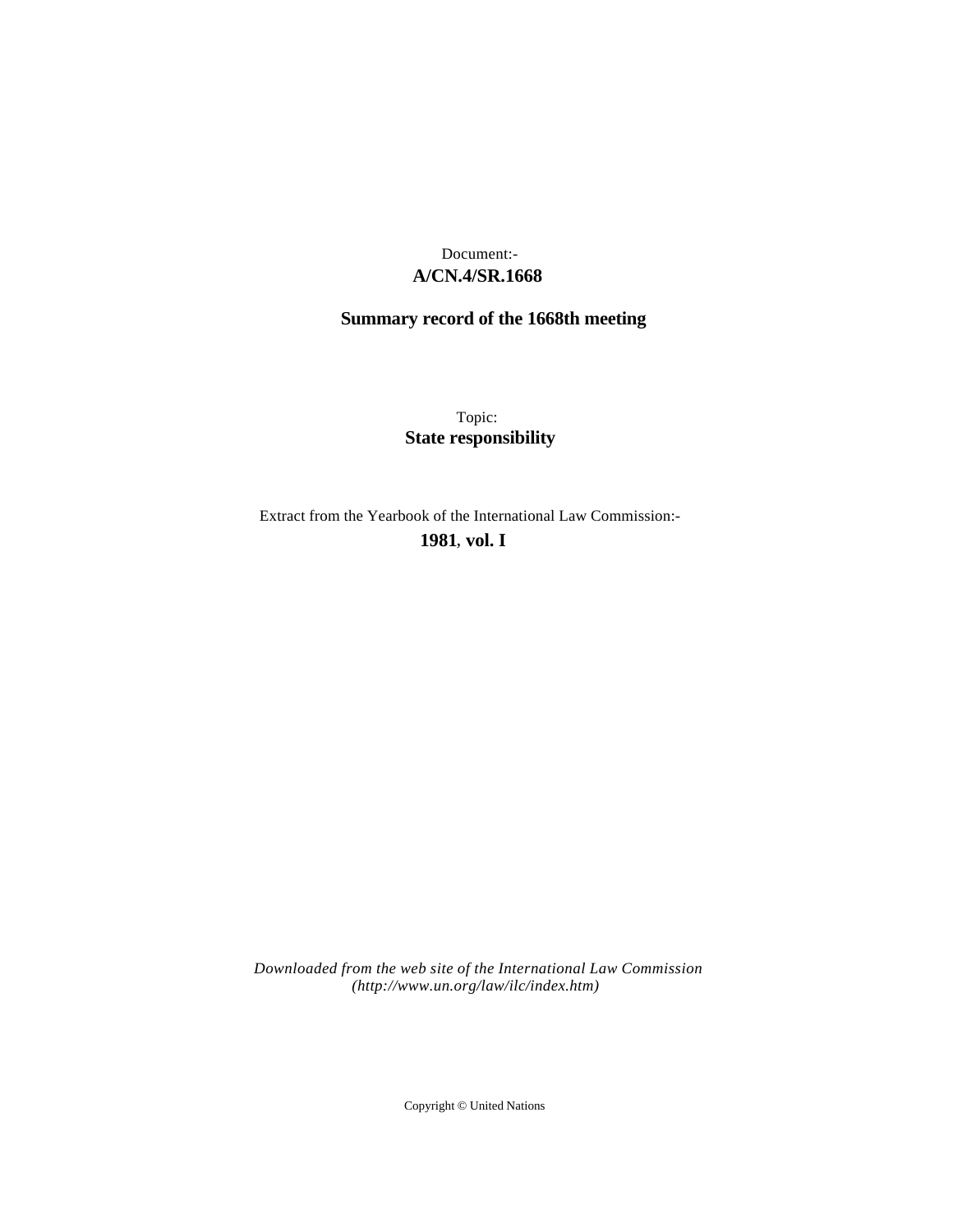### **1668th MEETING**

#### *Tuesday, 9 June 1981, at 3.05 p.m.*

#### *Chairman:* Mr. Doudou THIAM

*Present:* Mr. Aldrich, Mr. Calle y Calle, Mr. Dadzie, Mr. Diaz Gonzalez, Mr. Evensen, Mr. Francis, Mr. Jagota, Mr. Pinto, Mr. Quentin-Baxter, Mr. Reuter, Mr. Riphagen, Mr. Sahovic, Mr. Sucharitkul, Mr. Tabibi, Mr. Tsuruoka, Mr. Ushakov, Mr. Verosta, Mr. Yankov.

### **State responsibility** *{continued)* **(A/CN.4/344)** [Item 4 of the agenda]

*The content, forms and degrees of international responsibility (Part 2 of the draft articles)* **(continued)**

#### DRAFT ARTICLES SUBMITTED BY THE SPECIAL RAPPORTEUR *(continued)*

## ARTICLES 1, 2 AND 3<sup>1</sup>  *(continued)*

Mr. FRANCIS commended the Special Rapporteur on his excellent report. He agreed with the view expressed by the Special Rapporteur that Part 2 of the draft articles should begin with a statement of general principles (Chapter 1).

2. With regard to the three parameters for the possible new legal relationship arising from an internationally wrongful act of a State, (see A/CN.4/344, para. 7), he said that the third parameter, which concerned the position of third States, could relate to two possible situations: first, a wrongful act directed against a State and constituting a breach of an obligation in respect of that Slate, while at the same time unintentionally causing injury to a third State; and second, a wrongful act affecting a State directly and, at the same time, giving other States rights under international law, thus making them third States. While the second possibility was dealt with to some extent in draft article 3, the draft general principles did not seem to encompass a situation in which a third State injured by a wrongful act of another State was eligible for compensation. The draft articles should cover the general situations which were likely to arise and should state general principles as a basis for the more detailed rules to follow. Another aspect which was dealt with in the report, but not in Chapter 1 of the draft articles, was the question of non-recognition, in appropriate circumstances. The general principles should be expanded to cover both those aspects.

3. Referring to draft article 1, he agreed with the view expressed by Sir Francis Vallat (1667th meeting) that, contrary to what seemed to be stated in the draft article, a wrongful act did affect the obligation of a State in that it represented a breach of that obligation. Accordingly, the words "the force of", which the Special Rapporteur had placed in brackets, were an essential part of the article and should be included in it. On the other hand, the words "as such and for that State" should be deleted, since it was well known that the breach of an obligation by one State did not affect the obligations of other States, and since it was clear from the report that what the Special Rapporteur had in mind was that the breach of an obligation should not affect the legal force of that obligation. It is preferable, however, to qualify the word "force" by either the word "legal" or the word "binding".

4. Draft article 2 seemed to touch only marginally on the essence of what the Special Rapporteur wished to say. As it stood, the article appeared to be a statement of the existence of a rule of international law rather than of the principle formulated in consequence of the existence of that rule. Consequently, the text might be reworded to state that a breach of an international obligation established by a rule of customary, conventional or other origin which imposed specific consequences for its breach would attract such consequences. The draft article might also indicate in general terms that breaches not falling within those categories would attract the consequences established in the draft articles.

5. If, as the Special Rapporteur had stated, draft article 3 was intended to be a statement of the rule of proportionality, it should be redrafted to indicate the extent to which the rule of proportionality related to the action of the injured State, and to that of third States in so far as they were entitled to respond to a wrongful act under international law.

6. Mr. TABIBI congratulated the Special Rapporteur on his excellent report.

7. Whether the Commission was to base its deliberations on the premise that internationally wrongful acts should be sanctioned or on the premise that they should be remedied, the principle of proportionality underlay all the provisions of Part 2 of the draft articles. Moreover, the determination of proportionality was, in itself, a very complex question.

8. In dealing with the topic of State responsibility, the Special Rapporteur and the Commission as a whole must take account of the primary rules of international law and of the new principles of international law developed following the entry into force of the Covenant of the League of Nations, the Charter of the United Nations and the various conventions, declarations and other instruments adopted by the United Nations, in the light of article 19 of Part 1 of the draft articles on State responsibility.<sup>2</sup> Those principles included the maintenance of international peace and security, the self-determination of peoples, the inviol-

For texts, see 1666th meeting, para. 9.

<sup>&</sup>lt;sup>2</sup> See 1666th meeting, footnote 3.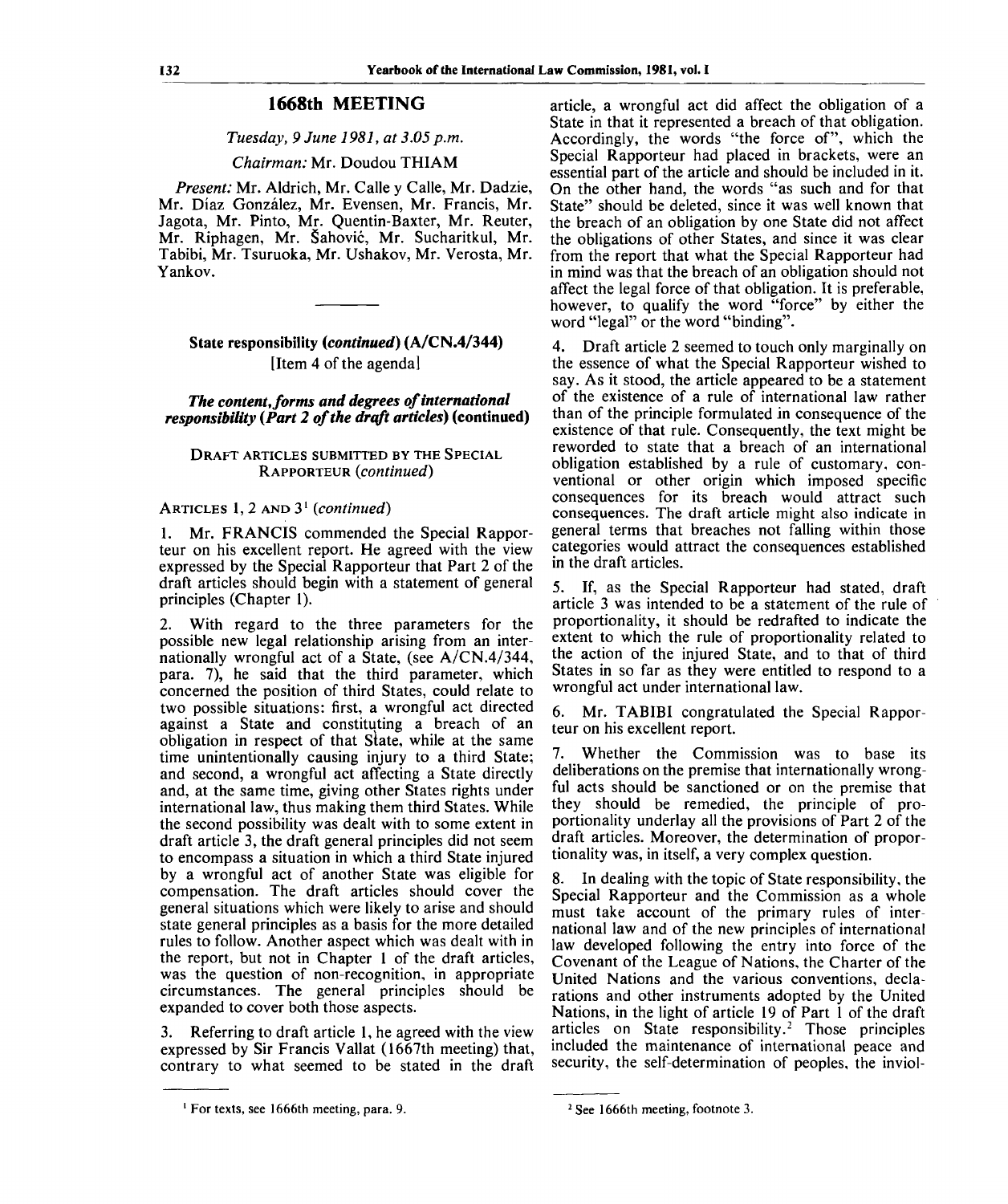ability of national frontiers and respect for human rights. The overwhelming majority of States Members of the United Nations were small States, and it was for their protection that those principles existed. Unless, in considering Part 2 of the draft articles, the Commission took careful account of all the basic new developments of international law, it would not only risk damaging the valuable articles contained in Part 1, but would preclude any possibility of completing consideration of Part 3.

9. The general worldwide trend seemed to be towards the swift punishment of offenders, whether they were individuals or States. A reflection of that trend had been the efforts made to establish an international criminal court, which unfortunately had been frustrated by the major Powers. In paragraph 99 of his report, the Special Rapporteur appeared to favour that approach.

10. Turning to the draft articles themselves, he said that articles 1 and 3 as they stood appeared to place more emphasis on measures for the protection of the State committing an internationally wrongful act than on ways of remedying breaches of international obligations.

11. With regard to article 2, he said that if it was intended to be the statement of a rule, it should be made more explicit. The use of the word "may" gave rise to doubts in that regard. If the draft article was not intended to be the statement of a rule, it should be deleted entirely.

12. Mr. SAHOVIC noted that chapter I (General Principles) was presented by the Special Rapporteur as covering the entire topic of Part 2 of the draft articles on State responsibility. However, a reading of the three articles which formed that chapter created the impression that it did not cover the topic as a whole, and that the principles set forth in it were concerned primarily with the situation of a State which committed a breach of an international obligation. To ensure that chapter I really covered the entire question of the content, forms and degrees of State responsibility it would be necessary for it to enunciate some further general principles relating to the new inter-State relationships resulting from a breach of an international obligation. To that end, account would have to be taken in particular of the second and third parameters mentioned by the Special Rapporteur, namely, the new right of the "injured" State, and the position of the "third" State in respect of the situation created by the internationally wrongful act. In the event that chapter I was not supplemented, articles 1 to 3 might be included in chapter II, which specifically concerned the State author of an internationally wrongful act.

13. In the report under consideration (A/CN.4/344), the Special Rapporteur came to the conclusion that it was not necessary to formulate definitions. He agreed with that view, although the previous year he had

thought it preferable that definitions be given of the new expressions and concepts which the Special Rapporteur would need to use.<sup>3</sup> He stressed, however, the necessity of treating chapter I from a more general standpoint.

14. While article 1 reflected in fact the situation of a State which committed a breach of an international obligation with regard to that obligation, the provision was perhaps not entirely adequate. It might be necessary for it to refer to the new obligations of the State in question: the legal consequences of the breach of the obligation. That question was dealt with in article 2, but the Special Rapporteur had himself indicated that article 2 served to explain both article 1 and article 3. However, article 2 contained several elements which could be developed in other provisions. In particular, article 1 might be enlarged and no longer deal with only one aspect of the new relationships between States arising from an internationally wrongful act.

15. As for article 3, it called for a similar comment. As Mr. Tabibi had stressed, the provision seemed to be a clause designed to safeguard the rights of the State that had committed an internationally wrongful act. It would be necessary to indicate, in article 3, that the breach of an international obligation by a State, while not depriving that State of its rights under international law, imposed other obligations upon it.

16. Mr. SUCHARITKUL congratulated the Special Rapporteur on his excellent report, in which he had managed to introduce clarity and simplicity into a difficult topic.

17. He agreed with the Special Rapporteur's proposition concerning the concept of proportionality. To be complete and comprehensive, the draft articles should take account not only of the obligation on the part of the author State to cease its wrongful act but also of the consequences arising out of that wrongful act. Although the obligation of the author State would clearly be to make restitution, as far as possible, for its act, it should be remembered that some damages were irreparable, and therefore called for various types of compensation. As the Special Rapporteur had said, the author State was also under an obligation to apologize for its conduct and to undertake not to repeat the breach in the future.

18. Referring to draft article 1, he said that, while it was true that an obligation, although breached, remained an obligation, it was difficult to state that principle adequately. Some obligations were of a continuing nature, while others were not. Consequently emphasis should be placed on the new obligation of the State to continue to respect the obligation it had breached, whether that obligation was a new one or a continuation of the existing obligation.

<sup>19.</sup> 3 See *Yearbook ... 1980,* vol. I, p. 83, 1599th meeting, para.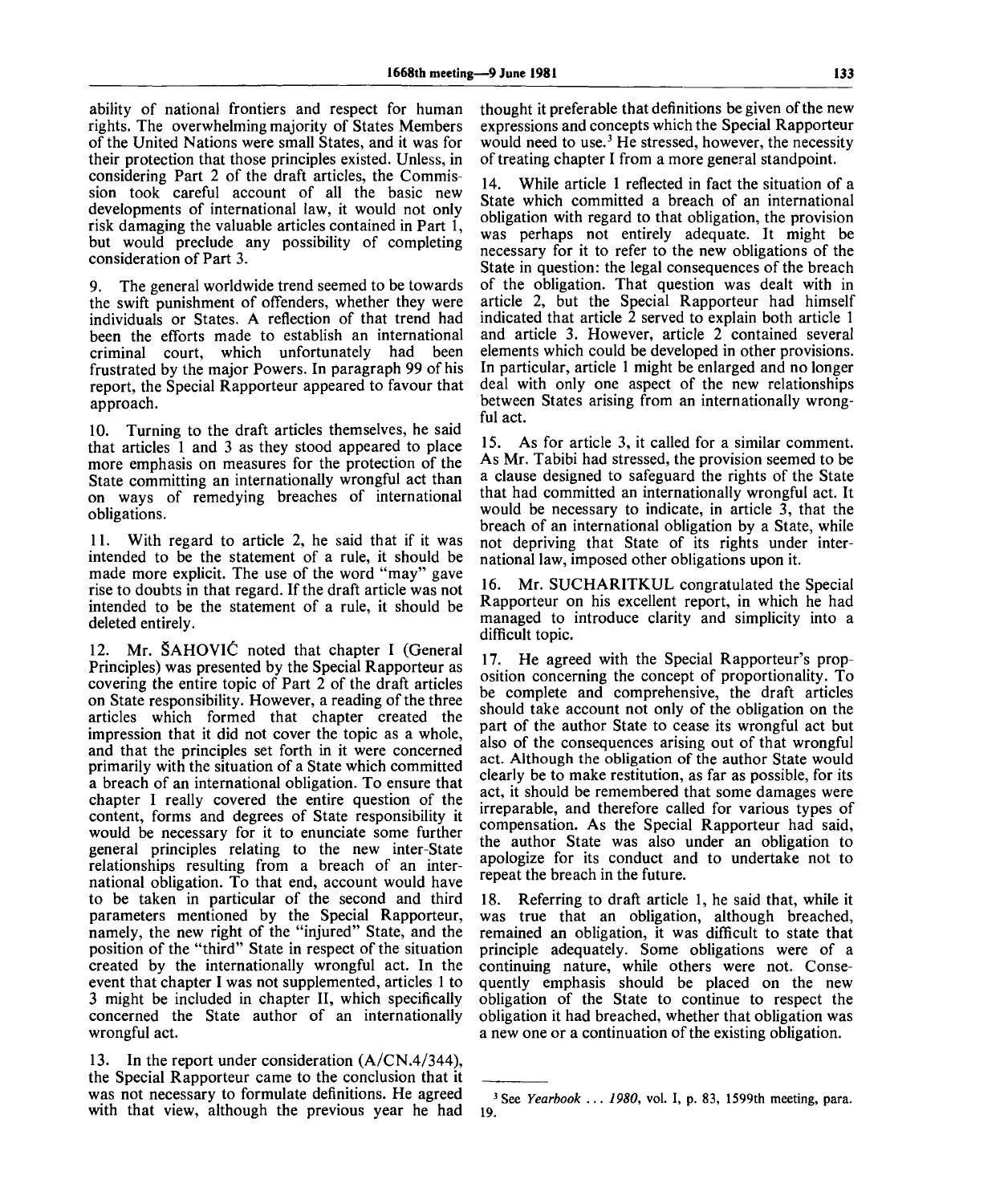19. Referring to draft article 2, he said that some strengthening of the wording might perhaps be called for. Moreover, the provisions of the article might not be consistent with those of article 3, since the legal consequences determined by a rule of international law might include a curtailment of the rights of the State that had committed the breach, whereas article 3 stated that those rights would continue to be protected. Moreover, as far as the question of outlawing States was concerned, it should be remembered that States could be suspended or even expelled from the international community for having committed serious breaches of their international obligations. Consequently, it might be advisable to qualify the provisions of draft article 3.

20. Mr. VEROSTA asked whether the Special Rapporteur could give the tentative titles of chapters III and IV of the draft articles, which were to deal with the second and third parameters referred to in paragraph 7 of his report.

21. If chapter I was to deal also with the second and third parameters, he wondered whether it might not be necessary to add to the general principles stated therein. Like other speakers, he felt that the general principles stated thus far were too favourable to the State that had committed the internationally wrongful act, and that additional principles might give greater emphasis to the new obligations of that State, the new rights of the injured State and the attitude of third States.

22. Mr. RIPHAGEN (Special Rapporteur) said that it had been his intention that chapter III of the draft articles should deal with the second parameter concerning the new rights of the injured State, which might not entail more than a suspension of its obligations. Chapter IV would deal with the position of third States, and might necessitate a subdivision between the new rights and the new obligations of third States.

23. Referring to the second question asked by Mr. Verosta, he said that the general principles contained in chapter I were intended to apply to the whole of Part 2 of the draft articles. In fact, articles 2 and 3 were probably more relevant to the second and third parameters than to the first. Of course, the possibility could not be excluded that in the course of its deliberations the Commission might discover other general principles.

24. Mr. USHAKOV said he doubted whether, in legal terms, one could speak of a rule of proportionality, since such a principle in fact existed only with respect to the philosophy of law, as a general idea proceeding from the natural, social and political logic upon which the law was based.

25. In order to justify such a rule, it was assumed that wrongful acts caused a more or less serious danger to human society, which, through its internal law, defended itself in proportion to the danger by providing a scale of punishments in the area of penalties, with the legal consequences of the offence being more or less heavy according to the danger presented by the wrongful act. The same would hold true in international law, where the community of States provided the heaviest sanctions for the most serious offences. Such a concept was not, however, a characteristic of law, but proceeded from metalegal logic. It should not be forgotten that another concept was applied in law, based upon the intentional nature of the offender's behaviour, with an offence committed through negligence entailing less heavy consequences than a premeditated act.

26. The Commission should therefore bear in mind that the so-called "rule of proportionality" did not exist as a rule of international law, the role of which was, on the contrary, to establish the consequences of every wrongful act precisely. The principle of proportionality, which governed internal law as well as international law, was not a rule characteristic of law itself from which universally applicable legal consequences could be drawn.

27. Furthermore, he was afraid that the Special Rapporteur might be construing the concept of *restitutio in integrum* in a general sense, valid for all forms of State responsibility. Such a position would be indefensible. *Restitutio in integrum* was only really possible in the area of material responsibility and, more particularly, in the case of damage to things or property. It seemed inapplicable, however, in the area of political responsibility, since it was difficult to see how it could work, for example, in the case of an act of aggression by one State against another. It was even quite impossible in the event that the State that had been the victim of the act of aggression had lost some human lives which could obviously not be compensated for by *restitutio in integrum.* The concept was thus inappropriate outside the field of material responsibility and even, more precisely, outside the limited case in which property could be fully restored, namely, provided that it had been neither destroyed nor even, as quite often happened, damaged.

28. In that connection, he agreed with Mr. Reuter's comment (1666th meeting) that jurisprudence was of limited value only as a source of inspiration in the matter of State responsibility. International jurisprudence was never called upon to make judgements on the most serious wrongful international acts, those which justified armed intervention, for example. Its sphere in the matter of State responsibility was limited to that of material responsibility, and it would certainly be neither satisfactory nor sufficient to base Part 2 of the draft articles on ideas drawn from international jurisprudence.

29. Furthermore, he had been surprised to read, in paragraph 40 of the second report  $(A/CN.4/344)$  that the Commission had "a double task: stating the rights and obligations of States *and* providing guidance to international courts and tribunals for the performance of their task." He did not believe that the Commission